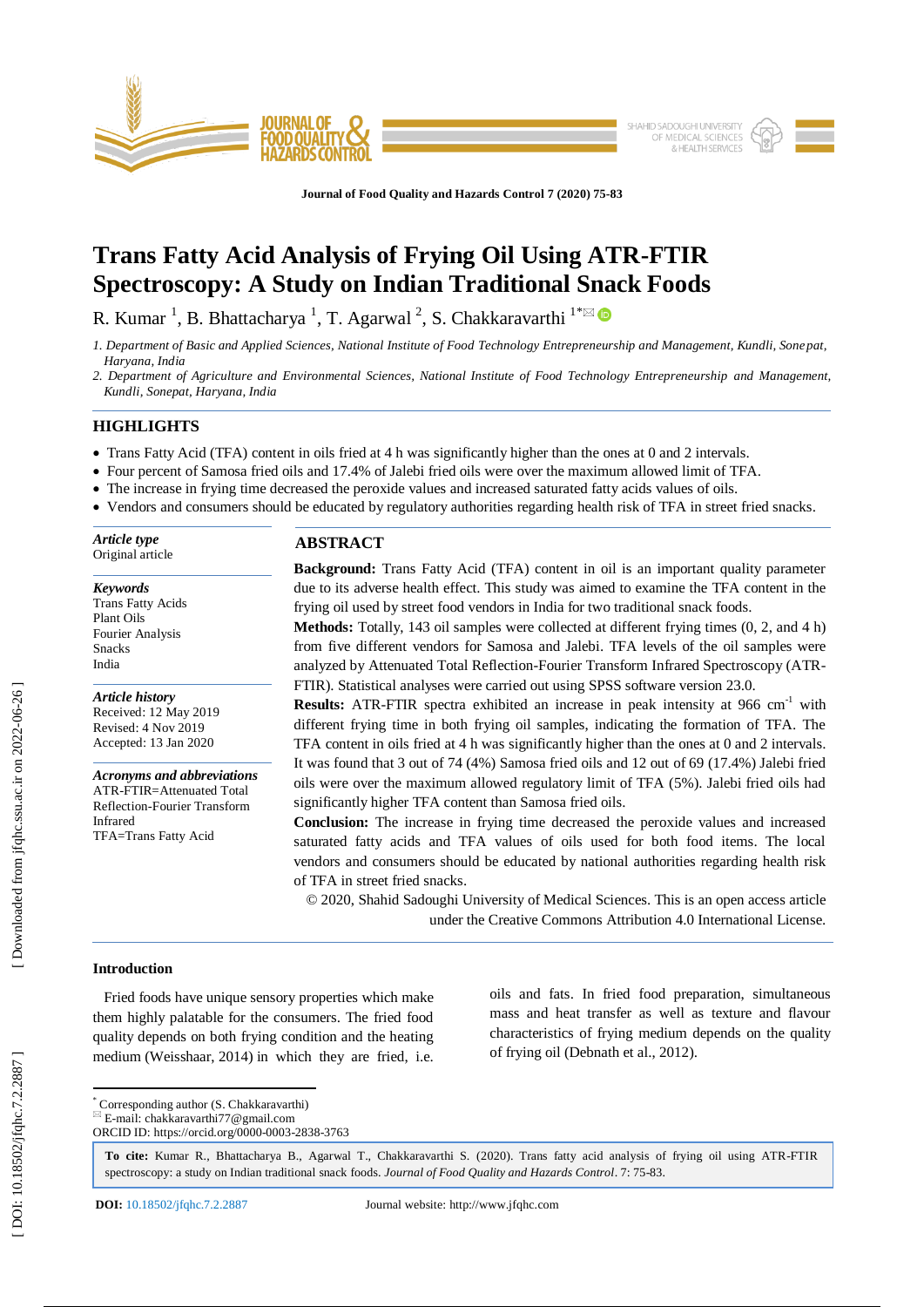During deep fat frying, food material is immersed into the heated oil approximately 170 -200 °C. On repeated frying at high temperature, oil go through a sequence of intricate chemical reactions, including lipid hydrolysis, oxidation, polymerization, and isomerization. These reactions produce few harmful compounds like heterocyclic amines, trans fat, and polar compounds that degrade the frying oil quality (Sayyad, 2017; Wang et al., 2015). During the frying process , there is an increase in polar compounds, free fatty acids, and Trans Fatty Acids (TFAs) whereas unsaturated fatty acids decrease in the oil (Choe and Min, 2007).

 TFA decreases the amount of High Density Lipoprotein (HDL) and increase s the Low Density Lipoprotein (LDL). Both LDL and HDL are the main risk factor for the coronary heart disease (McCarthy et al., 2008). Furthermore, TFA consumption increases the risk of type 2 diabetes (Bhardwaj et al., 2011; Mozaffarian et al., 2006). World Health Organization (WHO) recommends that intake of TFA contents should be limited to less than 1% of the total energy intake (Uauy et al., 2009). Some developed countries mandate the labeling of TFA content on food product. In India, Food Safety and Standards Authority of India (FSSAI) has set the limit of the trans fat content to 5% in inter -esterified vegetable fat/oil, margarine, fat spreads , and also hydrogenated vegetable oils (Maindola, 2019) .

 Samosa and Jalebi are the fried snacks which are very popular street foods in North India. Samosa is a refined wheat flour product with potato stuffing (Raj et al., 2017) and Jalebi is a product made with fermented batter of refined wheat flour fried in oil having sweet, crispy, glossy, and juicy taste (Balaswamy et al., 2012). These food items are generally prepared and sold at public places for immediate consumption (Imathiu, 2017). Street food is cheap, convenient, and often nutritious food for low income group. Mostly, street food vendor use the frying oil in a repetitive manner for frying due to lack of proper food safety knowledge and to cut down the cost. There is no specific criterion to determine the number of times specific oil can be used for frying without compromising its quality. A recent Indian study on the quality assessment of oil used by 44 street vendors in two low -income villages in Haryana and an urban slum in Delhi reported that the frying oil was containing 25 -69% saturated fats and 0.1 -30% of TFAs (Gupta et al., 2016). According to national regulation in India, oils should not be used after 2 -3 times frying. However, street food vendors and restaurants often reuse oil for frying.

 With the recent studies on the fried foods and oils, safety and quality of oils used by street food vendors have become the important issue s. Till date, several studies have been conducted to quantify TFA of fried foods produced in different countries (Karunathilaka

et al., 2018; McCarthy et al., 2008; Mossoba et al., 2015; Zahir et al., 2017); however, to the best of our knowledge, no reports are available on easy and quick method to quantify TFA of these selected street food frying oils. Therefore, the main objective of this study was to quantify TFA of Indian street food frying oils. Based on food regulatory authorities of many countries (Firestone, 2007), TFA analysis of oil used for frying the street snack items was considered as quality parameter in this study. Attenuated Total Reflection -Fourier Transform Infrared (ATR -FTIR) spectroscopy was used for rapid quantification of TFA in the oil samples.

### **Materials and methods**

### *Chemicals*

 All chemicals used were analytical grade. Elaidic acid (≥95% purity) was purchased from Tokyo Chemical Industry Co. Ltd (Tokyo, Japan). Triolein (≥99% purity) and iso propanol-2  $(\geq)9\%$  purity) were purchased from Sisco Research Laboratories Pvt. Ltd. (Maharashtra, India).

### *Sample collection*

 About 12 -15 ml oil samples were collected during 5 days in March 2018 from 5 different Samosa and Jalebi street vendors in Sonipat, Haryana, India. Daily, 3 samples were collected at a constant time interval of 2 h (0, 2, and 4 h) during the frying process of 4 h. All samples were collected in triplicates. A total of 143 frying oil samples were collected which were used for preparation of Samosa (n=74) and Jalebi (n=69). The original type of these oils was palm oil  $(n=120)$  and vanaspati oil  $(n=23)$ . The samples were stored in a refrigerator  $(4 \degree C)$  before further analysis. The temperature of the oil at the time of sample collection ranged from room temperature to 300 °C.

## *Physical property of fried oil*

 Frying oil quality would depend on the physical parameters involved, including type of oils, frying type, amount of product fried at a given time, frying pan material, oil reusability frequency, etc. Therefore, it is essential to understand these physical parameters followed by street vendors for preparing the selected food items. During oil sample collection from the street vendors, data for physical parameters were collected with a simple questionnaire though interview mode. These questions were included: i) what was the type of oils used? ii) what type of frying condition was used? iii) how much the total amount of food was fried per day by the vendors? iv) what type of material was made in frying pan ? v) whether oil was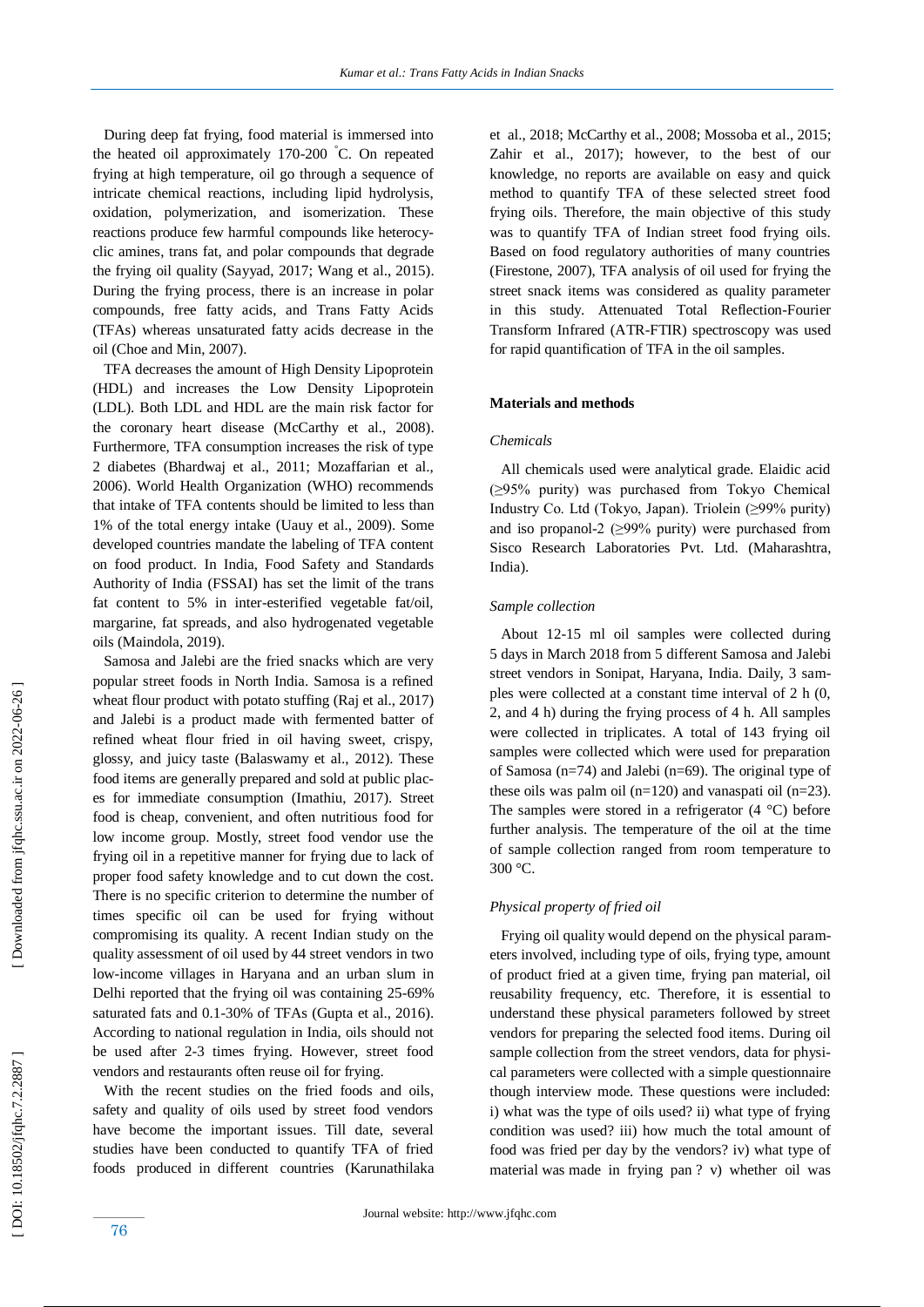discarded every day? and vi) whether oil was replenished on the same day?

### *ATR -FTIR analysis*

 The absorption spectra of all collected samples were analyzed by using FTIR spectrometer with Diamond crystal cell ATR (path length: 1.66 μm; Bruker Optics, Model-Alpha, Germany) at 4 cm<sup>-1</sup> resolutions, 0.2 cms<sup>-1</sup> scan speed, and 24 scans of each sample at 30 °C in the wavenumber range of  $4000-600$  cm<sup>-1</sup> (Jha et al., 2015). After each sample scanning process, the ATR crystal was cleaned using a soft tissue paper with iso -propanol -2. Background spectra were collected after each sample scanning and automatically deducted from sample spectra. An OPUS spectroscopy software version 7.2 was used for FTIR data collection and processing. To obtain ideal calibration models and to remove the spectral interference various pretreatment have been performed on spectral data. The pretreatment that have been used were Baseline correction,  $1<sup>st</sup>$  derivative,  $2<sup>nd</sup>$  derivative, and Standard Normal Variate (SNV).

 The change in intensity and position in the characteristic peaks of different regions of FTIR spectrum was used to determine the quality of frying oil like peroxide value, degradation of oil through hydrolysis, etc. So, FTIR spectra of frying oil at different time interval of frying were also recorded for quality analysis of frying oil.

# *Quantification of TFA*

The TFA in the oil samples were evaluated by second derivative ATR -FTIR spectra (Galvín et al., 2016; Mossoba et al., 2015). A set of 5 calibration standards were prepared by mixing elaidic acid into trans free reference fat (triolein) (0, 2.5, 05, 7.5, and 10%). The standards were melted before the preparation of the calibration curve. Each sample was analyzed in triplicates. A calibration curve of absorbance height at  $966 \text{ cm}^{-1}$  versus elaidic acid, TFA standard concentration was generated and a linear regression equation was obtained. The TFA value (%) of test samples were quantified by substituting the absorbance height of second -derivative trans band into the equation (Mossoba et al., 2011).

### *Statistical analysis*

 In order to understand statistical difference between the TFA content of Samosa and Jalebi fried oil at different time intervals, z -test and t -test was performed. TFA content in Jalebi and Samosa fried oils were compared through statistical analysis of z -test. Further, difference in TFA between Samosa and Jalebi fried oil at different time intervals (0, 2, and 4 h) was also statistically analysed using t-test. All the statistical analyses were carried

out using SPSS software version 23.0. Significance level was considered as  $p<0.05$ .

#### **Results**

 It was observed that most of the street food vendors used palmolien oil for frying due to its low cost, while very few vendors used other vegetable oils like soybean oil. It was observed that intermittent frying is the common frying method adopted by all the street food vendors. Most of the vendors used the iron pan for frying which may accelerate the oxidation of frying oil. It was also found that frying temperature remained above  $220 \pm 10$  °C. Most of the vendors did not use complete fresh oil during frying rather they reused it with the further addition of fresh oil (Table 1).

FTIR spectra, in the range of 4000-600  $\text{cm}^{-1}$ , pertaining to Samosa and Jalebi frying oil samples collected at different frying time has been given in Figure 1. Irrespective of intermittent frying duration , no shift was observed in the position of the bands. However, the changes in the peak absorbance values were significant (*p*<0.05). It was observed that there was a net decrease in the peak absorbance value at 3006, 2922, 2853, 1745, 1654, and 721  $cm<sup>-1</sup>$  with the frying time while increase in the peak absorbance value at 966 and  $3471 \text{ cm}^{-1}$ .

The major changes were observed in the regions 3050-2800, 1745 -1654, and 1000 -900 cm - 1 . It was observed that as the frying time increased, there was a decrease in the peak intensity at  $3006$ ,  $2922$ , and  $2853 \text{ cm}^{-1}$ . FTIR spectra exhibited a decrease in the absorbance peak at 1745 and 1654 cm<sup>-1</sup> with respect to different frying time (0, 2, and 4 h) in the collected oil samples from both the Samosa and Jalebi street vendors. At 966 cm<sup>-1</sup>, an increase in peak intensity was noted with respect to different frying time. Furthermore, a decreasing pattern of peak was observed at  $1163$  cm<sup>-1</sup> for the samples collected at 2 and 4 h frying time interval from both the street vendors. Peak absorbance at 721 cm<sup>-1</sup> decreased with the frying time (Figure 1).

 The TFA of collected oil samples were quantified through the ATR -FTIR spectroscopy. FTIR spectra of different concentration of TFA standards are illustrated in Figure 2. TFA content was found to increase with frying time in both Samosa and Jalebi fried oil samples (Figure 3). The TFA content ranges during 0, 2, and 4 h of frying in Samosa fried oil samples were 1.56 -3.25, 1.94 -3.56, and 2.29 -3.82%, respectively; while these rates in Jalebi fried oil were 1.43-3.70, 2.49-4.91, and 3.98-5.40%, respectively. From our TFA analysis data, it is clear that irrespective of the food samples used for frying, the formation of TFA was increased with increasing duration of frying.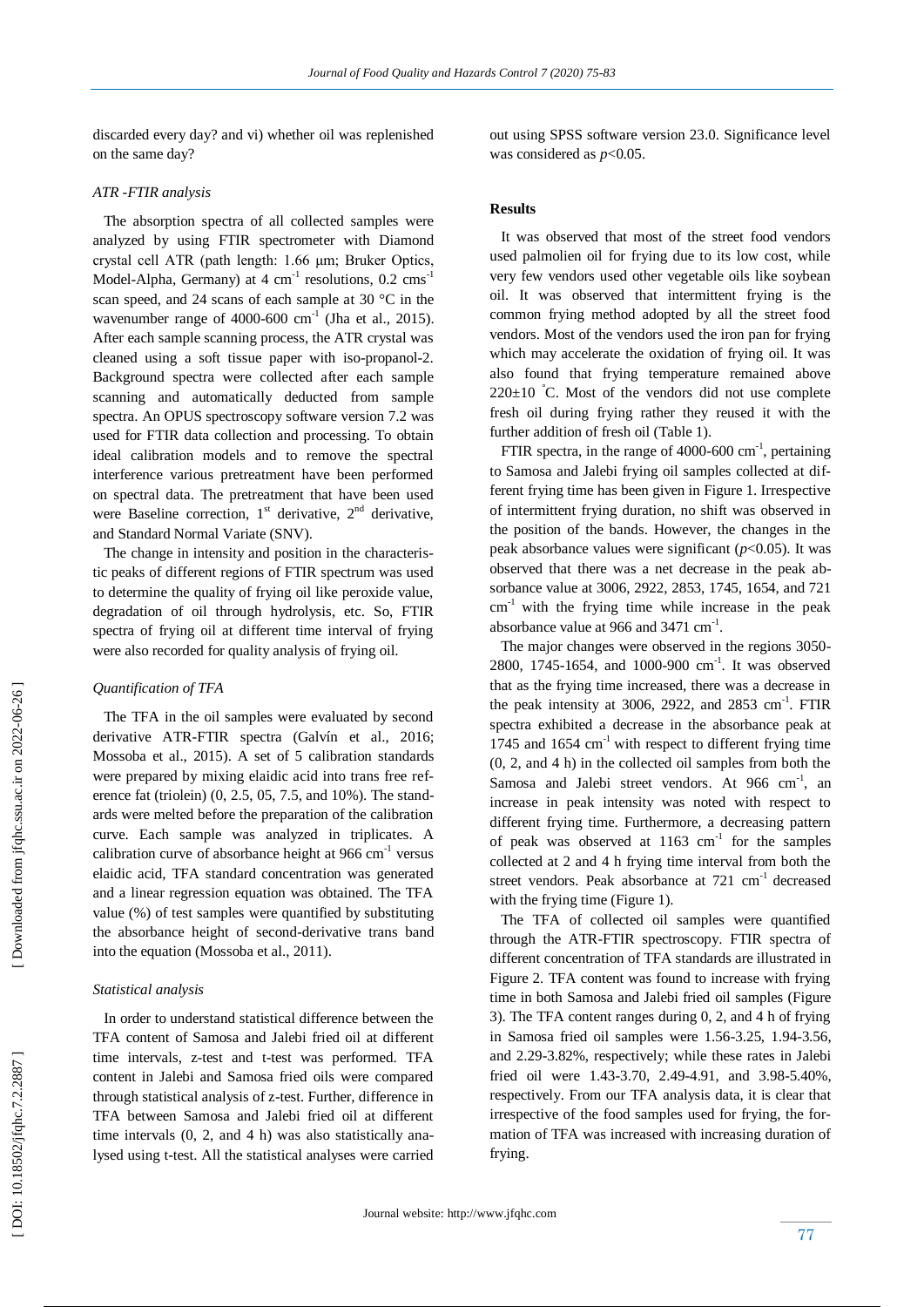According to Indian food regulations, TFA must be below 5% in the fried oils. The oil samples for both food items collected after 2 h of frying interval were found to have TFA under the regulatory limit; however, some samples collected at 4 h of frying exceeded the regulatory limit. Statistical analysis showed that the TFA content in oils fried at 4 h was significantly (*p*=0.0000) higher than the 0 and 2 intervals. It was found that 3 out of 74 (4%) Samosa fried oils and 12 out of 69 (17.4%) Jalebi fried oils were over the maximum allowed regulatory limit of TFA. Based on statistical analysis, Jalebi fried oils had significantly (*p*=0.0015) higher TFA content than Samosa fried oils.

### **Discussion**

 In the present research, we showed considerable TFA content in fried oils used in preparation of two common Indian snack foods. Similarly, Debnath et al. (2012) reported the changes in fatty acids composition, total polar material, and peroxide value of oils during intermittent frying. Also, Das et al. (2013) found that compared to continuous frying, intermittent frying caused more degradation of oil. The reason for this degradation in case of intermittent frying was attributed to the higher solubility of oxygen in oil when it cools below its frying temperature. While in the continuous frying, steam covers the surface of the oil and prevents the oil contact with the atmospheric oxygen. It results in less degradation in oil quality. Therefore, there might be high degree of degradation of oils used by the Indian street food vendors, as we found that all of them used intermittent frying process (Table 1). Apart from the intermittent frying process, previous studies stated that frying oil quality may be also affected by many factors like number of batches fried, oil replenishment, fried food composition, frying temperature and time, etc. (Choe and Min, 2007; Mariod et al., 2006; Matthäus, 2006; Normand et al., 2006) .

A decrease in peak intensity at  $3006 \text{ cm}^{-1}$  could be assigned to C -H stretching vibration of the cis double bond (=C -H). This shows a net loss of cis double bond with an increase in frying time (Siddique et al., 2015). In other words, there might be an increase in the saturation of oil with an increase in the frying time. Recent studies revealed the same spectral trend at  $3006 \text{ cm}^{-1}$  during hea ting of soybean oil at different time interval (Poiana et al., 2015). It is also reported that the information about the saturation and unsaturation level in vegetable oil can be obtained from the peak absorbance at  $3006 \text{ cm}^{-1}$ (Marina et al., 2013; Poiana et al., 2015).

**Table 1:** Profile of the frying process used by the street food vendors in Sonipat, Haryana, India

| <b>Variables</b>                  |                                                   | Absolute frequency (N) |                  | Relative frequency (%) |          |
|-----------------------------------|---------------------------------------------------|------------------------|------------------|------------------------|----------|
|                                   |                                                   | Samosa                 | Jalebi           | Samosa                 | Jalebi   |
| Type of the oil used              |                                                   |                        |                  |                        |          |
| Soybean oil                       |                                                   | 1                      | $\boldsymbol{0}$ | 20                     | $\Omega$ |
| Vanaspati (hydrogenated fat)      |                                                   | $\Omega$               | $\overline{c}$   | $\Omega$               | 40       |
| Palmolein oil                     |                                                   | 4                      | 3                | 80                     | 60       |
| Any other oil                     |                                                   | $\mathbf{0}$           | $\mathbf{0}$     | $\Omega$               | $\Omega$ |
| Types of frying                   |                                                   |                        |                  |                        |          |
| Continuous                        |                                                   | $\mathbf{0}$           | $\boldsymbol{0}$ | $\Omega$               | $\Omega$ |
| Intermittent                      |                                                   | 5                      | 5                | 100                    | 100      |
|                                   | Amount of food fried Per day in 4 $h$ frying time |                        |                  |                        |          |
| Samosa (pcs.)                     | Jalebi (kg)                                       |                        |                  |                        |          |
| 250                               | 10                                                |                        | 1                | 20                     | 20       |
| 250-500                           | $10-15$                                           | 3                      | 2                | 60                     | 40       |
| 500-750                           | $15 - 20$                                         | 1                      | 2                | 20                     | 40       |
| > 800                             | $>20$                                             | $\Omega$               | $\overline{0}$   | $\mathbf{0}$           | $\theta$ |
| Frying pan base material          |                                                   |                        |                  |                        |          |
| Iron                              |                                                   | 5                      | 5                | 100                    | 100      |
| Copper                            |                                                   | $\Omega$               | $\Omega$         | $\Omega$               | $\Omega$ |
| Stainless steel                   |                                                   | $\overline{0}$         | $\theta$         | $\mathbf{0}$           | $\theta$ |
| Oil replenishment at the same day |                                                   |                        |                  |                        |          |
| Yes                               |                                                   | $\boldsymbol{0}$       | 4                | $\Omega$               | 80       |
| N <sub>o</sub>                    |                                                   | 5                      | 1                | 100                    | 20       |
| Oil discarding                    |                                                   |                        |                  |                        |          |
| Yes                               |                                                   | $\boldsymbol{0}$       | 0                | $\Omega$               | $\Omega$ |
| N <sub>o</sub>                    |                                                   | 5                      | 5                | 100                    | 100      |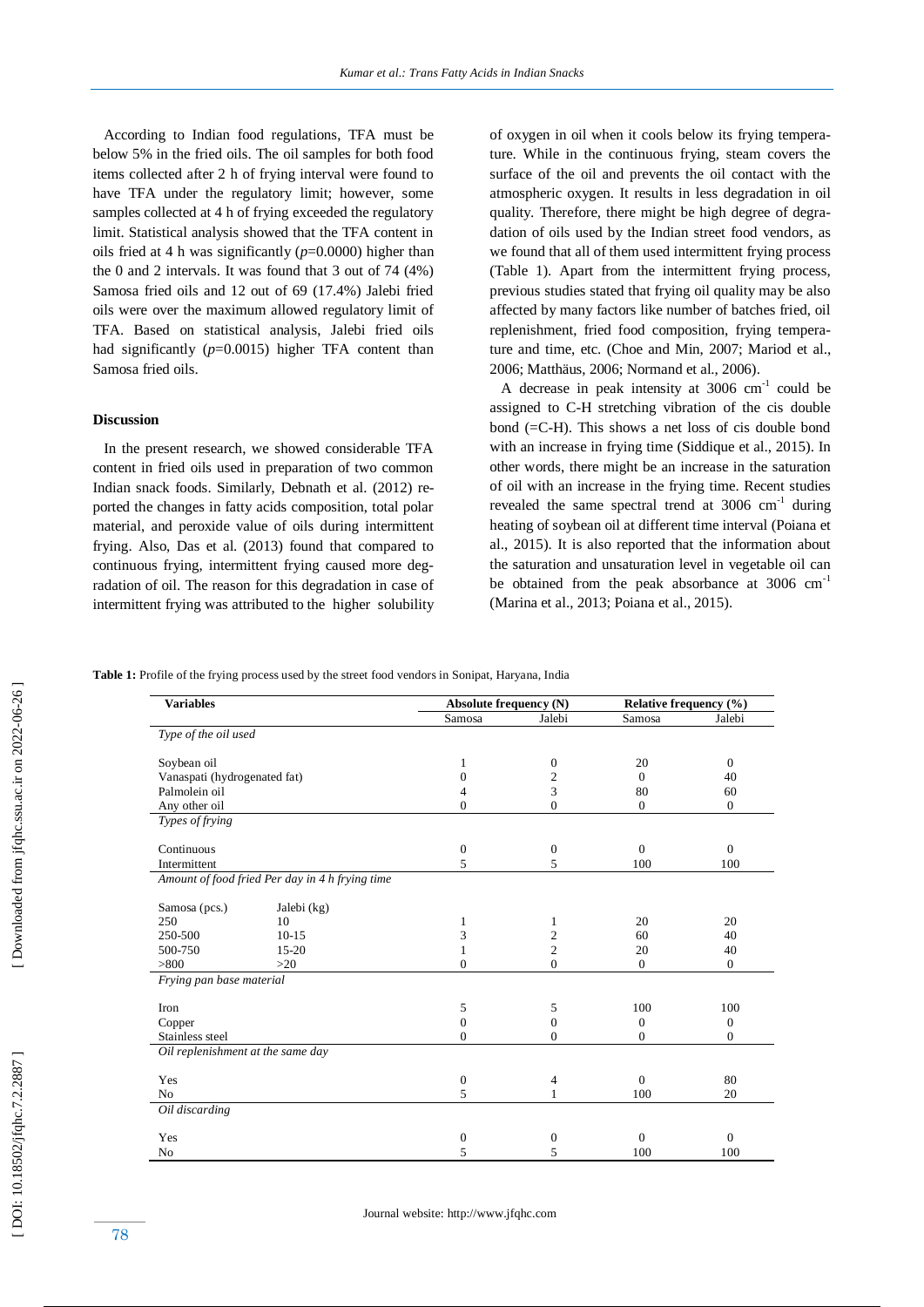







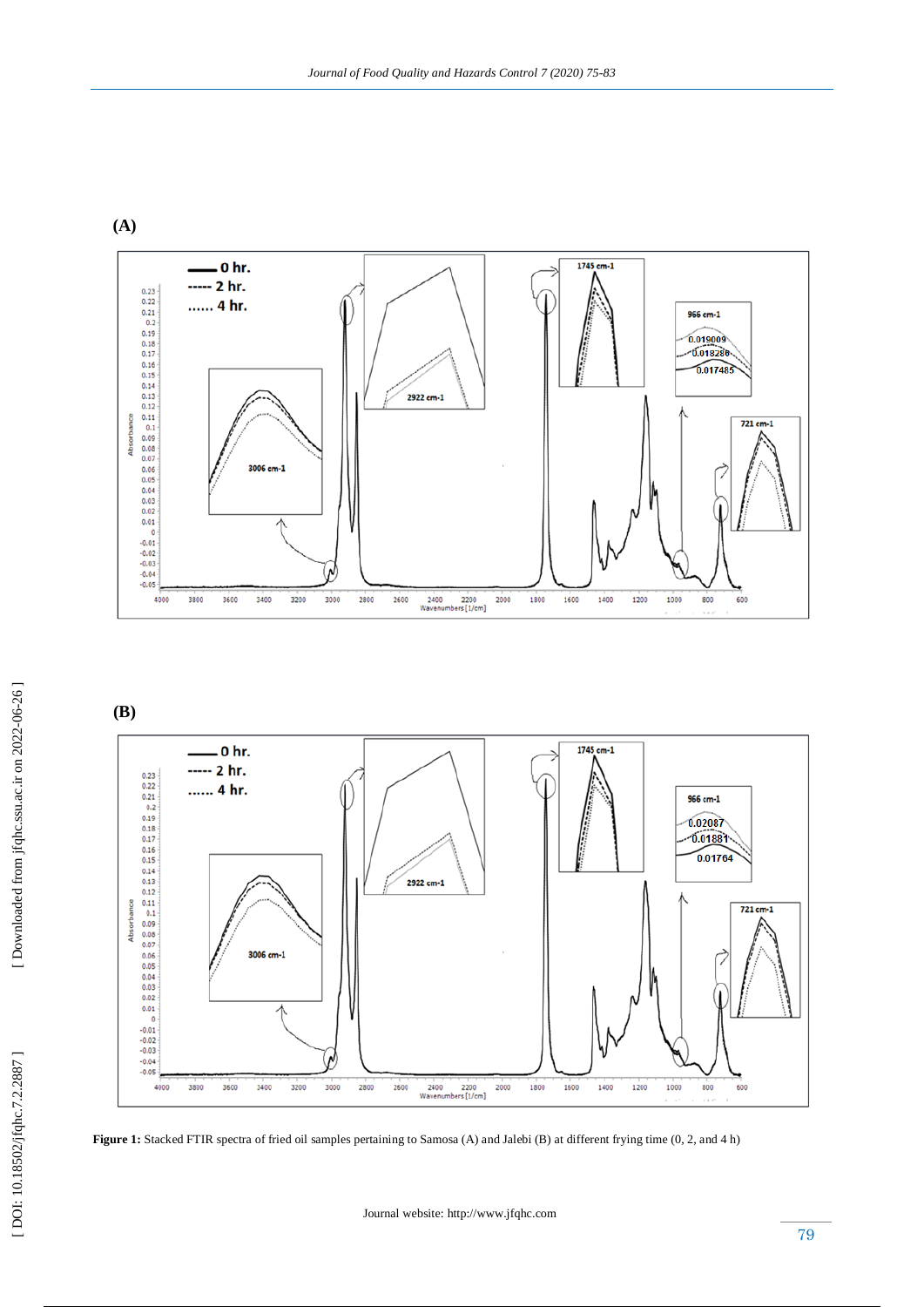









 [\[ DOI: 10.18502/jfqhc.7.2.2887 \]](http://dx.doi.org/10.18502/jfqhc.7.2.2887) [\[ Downloaded from jfqhc.ssu.ac.ir on 2022](http://jfqhc.ssu.ac.ir/article-1-592-en.html)-06-26 ]

[DOI: 10.18502/jfqhc.7.2.2887]

[Downloaded from jfqhc.ssu.ac.ir on 2022-06-26]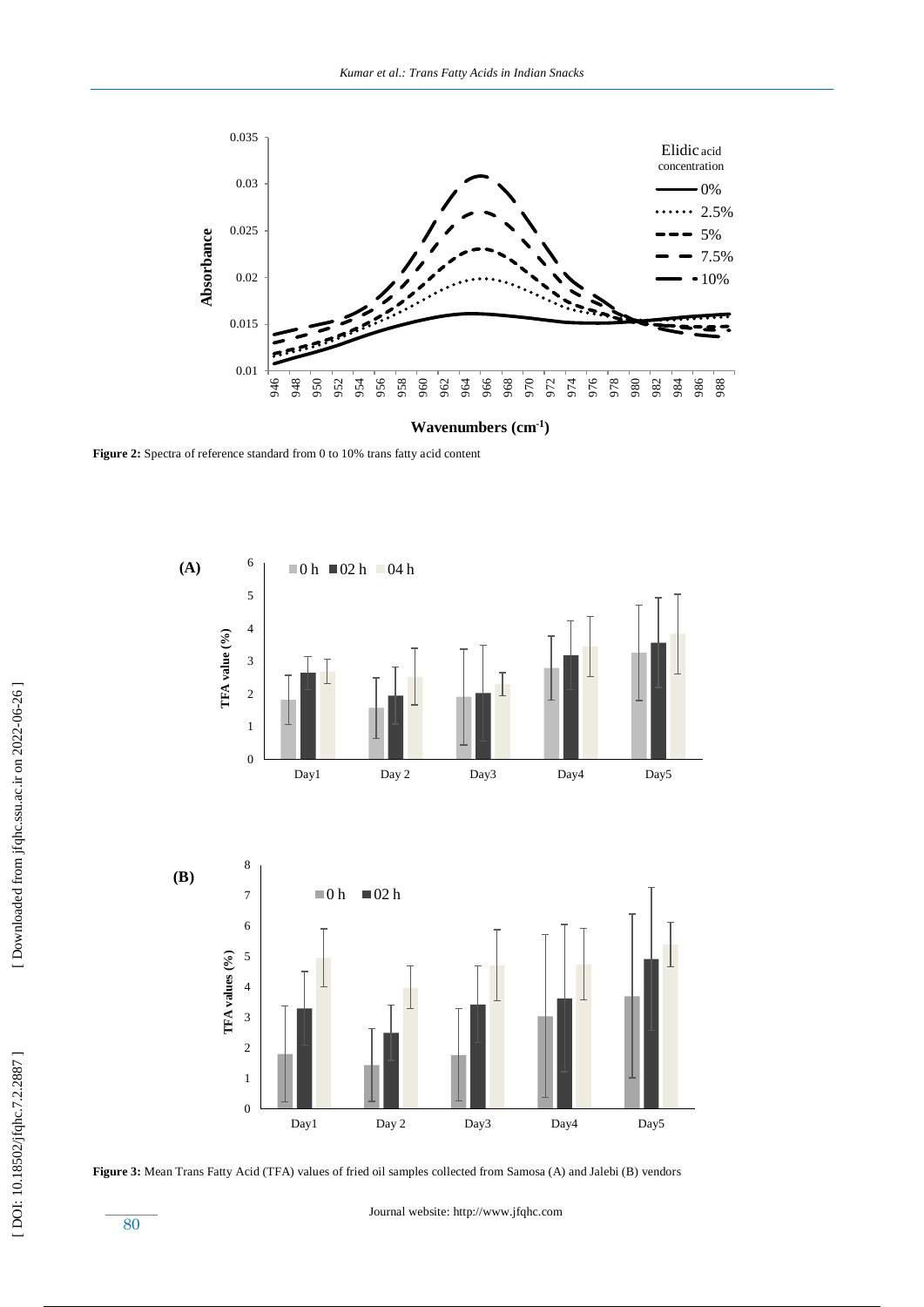A similar decreasing pattern at 2922 cm<sup>-1</sup> was observed in an earlier study on palm oil frying (Poiana, 2012). Hashim et al. (2017) stated that there was a linear relationship between peak area at  $2922 \text{ cm}^{-1}$  with the peroxide value and conjugated Dience value. Therefore, decrease pattern at  $2922 \text{ cm}^{-1}$  (Figure 1A and 1B) with the frying time in this study may be correlated with the decrease in peroxide value as most of the hydroperoxides might have converted to secondary oxidation products (Zahir et al., 2017). A decrease in the absorbance peak at 1745 and 1654 cm<sup>-1</sup> with increase in frying time could be due to the hydrolysis of triglyceride ester linkage and triglyceride fatty acid cis double bond (Goburdhun et al., 2001; Poiana, 2012). Hydrolysis of triglyceride and decrease in polyunsaturated fatty acids content was also reported in the previous study conducted on palm oil (Hashim et al., 2017). Changes observed at 966 cm<sup>-1</sup> with the increase of frying time of processed edible oils reflects the trans double bond C -H bending vibration (Sherazi et al., 2009). This also indicates the development of TFA during the heating of all these oil samples. Previous studies (Goburdhun et al., 2001) reported that frying of C18: 1 and C18: 2 rich soybean oil resulted in the formation of TFAs.

 Similar to the findings of the present study, FTIR spectral analysis of unheated and repeated heating soybean oil revealed a decreased peak absorbance at  $1163 \text{ cm}^{-1}$  for the oil heated for 40 and 60 min duration at constant temperature of 200 °C when compared to unheated oil (Ma et al., 2014). Decreased peak absorbance at 721 cm<sup>-1</sup> with the frying time (Figure 1) may be related to the loss of the cis conformation double bond, i.e. unsaturation in the oil with increase in frying time (Poiana et al., 2015).

 Similar to our results, previous studies by Karn et al. (2013) analyzed the oil samples used in preparation of Indian fried items such as Balushahi, Mathari, Bhatura, Bread Pakora, and Samosa; the TFA% ranges of oil used in preparation of these five foods were 0.27-6, 3.4-7.2, 4-23.8, 1.07 -15.3, and 1.18 -9.12%, respectively. In a survey carried out by Agrawal et al. (2008), analysis of 150 different Indian sweets and snacks revealed that TFA content of sweets varied from 0.3 to 17.7% and snacks from 0.1 to 19.8%. These researchers stated that some snacks like Samosa and Jalebi are the major contributor for TFA intake by Indian consumers. The main reason for TFA contribution by these foods is the hidden ingredients like flour, Bengal gram flour, hydrogenated fats, sugar, etc. Another study on 280 commercial Spanish foods showed high TFA values in French fries (20.9%) and microwave popcorn (46%), while relatively low values of TFA varied from 1.8% in biscuits to 4.6% in donuts (Fernández and Juan, 2000). The TFA composition analysis in several bakery products in Lebanon was also found to have the TFA in the range of 0.7 to 25.8%

(Saadeh et al., 2015). Similar work revealed that TFA concentration in Brazilian biscuits and salty snacks were 0.86 and 7.94%, respectively (Dias et al., 2015).

 The literature data indicate that hydrogenated vegetable oil play s a significant role in formation of TFA. In the present study, increased TFA levels were found in Jalebi fried oils and this might be due to the use of hydrogenated vegetable oils used by the Jalebi vendors. An increase in TFA of Samosa and Jalebi fried oils with increase in duration of frying was in line with the findings of Sanibal and Mancini Filho (2004). Higher TFA generation in Jalebi could be due to this fact that the high moisture content could accelerate the hydrolysis reaction during frying process which was earlier observed by Mishra and Sharma (2014).

### **Conclusion**

 The qualitative analysis of frying oil samples from Indian street vendors indicated that increase in frying time decreased the peroxide values and increased saturated fatty acids and TFA values of oils used for both the food items. On quantitative analysis of ATR -FTIR spectra, the TFA values of 4 and 17.4% of fried oil samples used for frying the Samosa and Jalebi were respectively found to be higher than the allowable limit. The local vendors and consumers should be educated by regulatory authorities regarding health risk of TFA in street fried snacks.

# **Author contributions**

 R.K. did the conceptualization, investigation, formal analysis, methodology, validation, visualization, and manuscript writing. B.B. and T.A. wrote the manuscript and supervised the study. S.C. did the conceptualization, methodology, validation, resources, manuscript writing, project administration, and supervision.

#### **Conflicts of interest**

The authors declare no conflicts of interest.

#### **Acknowledgements**

 Authors would also like to thank National Institute of Food Technology Entrepreneurship and Management for providing M. Tech. research project financial grant to R. Kumar, under the supervision of S. Chakkaravarthi.

#### **Reference s**

Agrawal A., Gupta R., Varma K., Mathur B. (2008). High trans fatty acid content in common Indian fast foods. *Nutrition*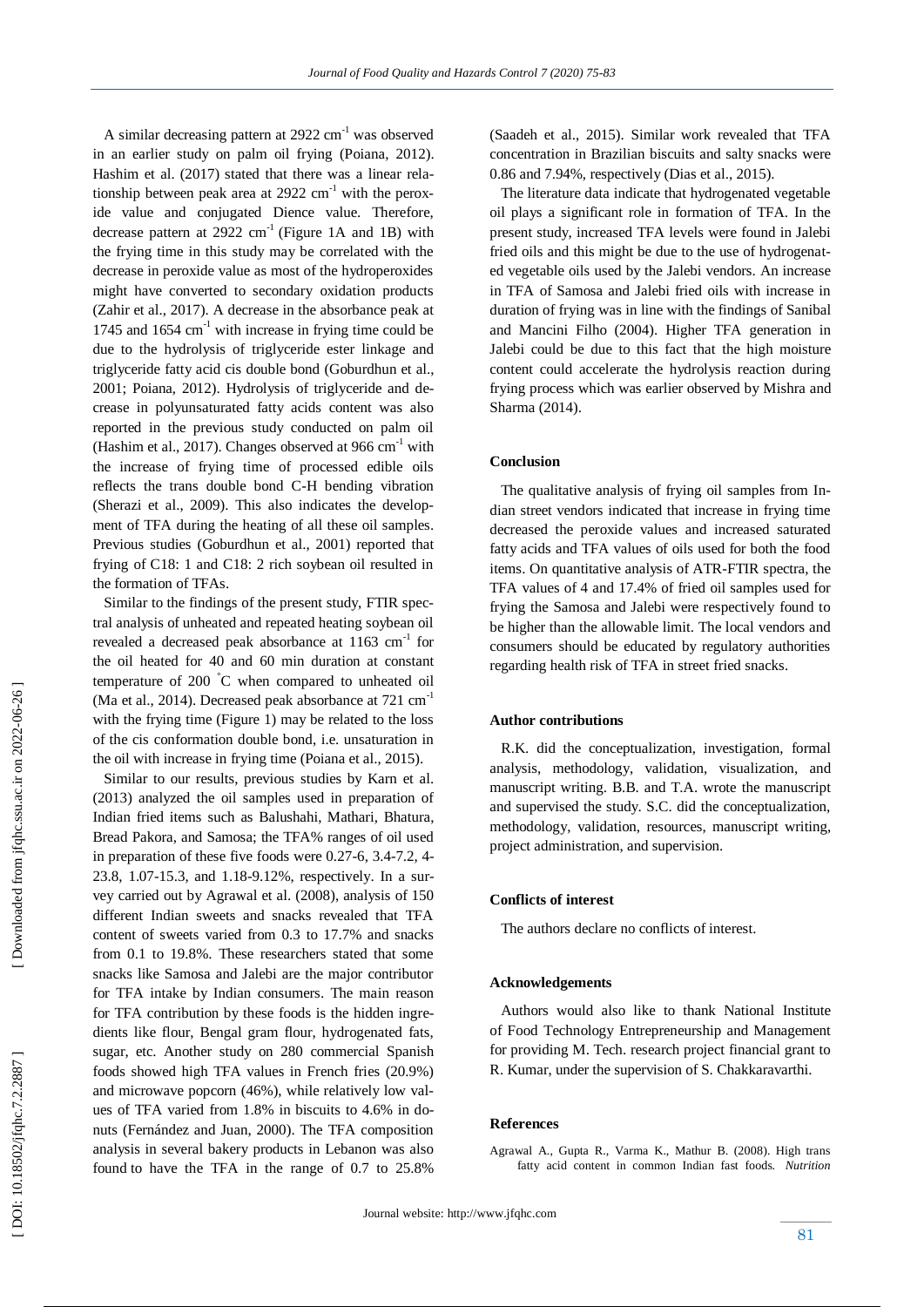*and Food Science*. 38: 564 -569. [DOI: 10.1108/ 00346650810920178]

- Balaswamy K., Rao P.G.P., Prabhavathy M.B., Satyanarayana A. (2012). Application of annatto (*Bixa orellena* L.) dye formulations in Indian traditional sweetmeats: Jilebi and Jangri. *Indian Journal of Traditional Knowledge*. 11: 103 -108.
- Bhardwaj S., Passi S.J., Misra A. (2011). Overview of trans fatty acids: biochemistry and health effects. *Diabetes and Metabolic Syndrome: Clinical Research and Reviews*. 5: 161 -164. [DOI: 10.1016/j.dsx.2012.03.002]
- Choe E., Min D.B. (2007). Chemistry of deep -fat frying oils. *Journal of Food Science*. 72: 77 -86. [DOI: 10.1111/j.1750 - 3841.2007.00352.x]
- Das A.K., Babylatha R., Pavithra A.S., Khatoon S. (2013). Thermal degradation of groundnut oil during continuous and intermittent frying. *Journal of Food Science and Technology*. 50: 1186 -1192. [DOI: 10.1007/s13197 -011 -0452 -7]
- Debnath S., Rastogi N.K., Gopala Krishna A.G., Lokesh B.R. (2012). Effect of frying cycles on physical, chemical and heat transfer quality of rice bran oil during deep -fat frying of poori: an Indian traditional fried food. *Food and Bioproducts Processing*. 90: 249 -256. [DOI: 10.1016/j.fbp.2011.05.001]
- Dias F.S.L., Passos M.E.A., Tavares do Carmo M.G., Lopes M.L.M., Valente Mesquita V.L. (2015). Fatty acid profile of biscuits and salty snacks consumed by Brazilian college students. *Food Chemistry*. 171: 351 -355. [DOI: 10.1016/j. foodchem.2014.08.133]
- Fernández P.M., Juan S. (2000). Fatty acid composition of commercial Spanish fast food and snack food. *Journal of Food Composition and Analysis*. 13: 275 -281. [DOI: 10.1006/ jfca.2000.0893]
- Firestone D. (2007). Regulation of frying fat and oil. In: Erickson M. (Editor). Deep frying: chemistry, nutrition and practical applications. AOCS Press, Champaign. pp: 373 -385.
- Galvín S., Guillén -Sans R., Galbis J.A., Guzmán -Chozas M. (2016). Trans fatty acids in two classes of reformulated "zero trans" Spanish margarines by use of second derivative ATR -FTIR spectroscopy. *LWT-Food Science and Technology*. 65: 1066 - 1071. [DOI: 10.1016/j.lwt.2015.09.047]
- Goburdhun D., Jhaumeer -Laulloo S.B., Musruck R. (2001). Evaluation of soybean oil quality during conventional frying by FTIR and some chemical indexes. *International Journal of Food Sciences and Nutrition*. 52: 31 -42. [DOI: 10.1080/ 09637480020027183]
- Gupta V., Downs S.M., Ghosh -Jerath S., Lock K., Singh A. (2016). Unhealthy fat in street and snack foods in low -socioeconomic settings in India: a case study of the food environments of rural villages and an urban slum. *Journal of Nutrition Education and Behavior*. 48: 269 -279. [DOI: 10.1016/j. jneb.2015.11.006]
- Hashim Z., Mad Zaki S.S.A., Muhamad I.I. (2017). Quality assessment of fried palm oils using fourier transform infrared spectroscopy and multivariate approach. *Chemical Engineering Transactions*. 56: 829 -834. [DOI: 10.3303/ CET1756139]
- Imathiu S. (2017). Street vended foods: potential for improving food and nutrition security or a risk factor for foodborne diseases in developing countries. *Current Research in Nutrition and Food Science*. 5: 55 -65. [DOI: 10.12944/CRNFSJ.5.2.02]
- Jha S.N., Jaiswal P., Borah A., Gautam A.K., Srivastava N. (2015). Detection and quantification of urea in milk using attenuated total reflectance -fourier transform infrared spectroscopy. *Food and Bioprocess Technology*. 8: 926 -933. [DOI: 10.1007/ s11947-014-1455-y]
- Karn S., Abraham R.A., Ramakrishnan L. (2013). Assessment of trans fatty acid content in widely consumed snacks by gas chromatography in a developing country. *Food and Nutrition Sciences*. 4: 1281 -1286. [DOI: 10.4236/fns.2013.412164]
- Karunathilaka S.R., Farris S., Mossoba M.M. (2018). Rapid prediction of low (<1%) trans fat content in edible oils and fast food lipid extracts by infrared spectroscopy and partial least squares regression. *Journal of Food Science*. 83: 2101-2108. [DOI: 10.1111/1750-3841.14281]
- Ma J., Zhang H., Tuchiya T., Miao Y., Chen J.Y. (2014). Rapid determination of degradation of frying oil using near -infrared spectroscopy. *Food Science and Technology Research*. 20: 217 -223. [DOI: 10.3136/fstr.20.217]
- Maindola A. (2019). FSSAI aiming to reduce hydrogenated trans fats in Indian food to 2%. New Delhi, India. URL: https://www.fssai.gov.in/upload/media/FSSAI\_News\_Transfat \_FNB\_03\_01\_2019.pdf. Accessed 1 March 2019.
- Marina A.M., Wan Rosli W.I., Noorhidayah M. (2013). Quantitative analysis of peroxide value in virgin coconut oil by ATR -FTIR spectroscopy. *The Open Conference Proceedings Journal*. 4: 53 [DOI: 10.2174/ 2210289201304020053]
- Mariod A., Matthäus B., Eichner K., Hussein I.H. (2006). Frying quality and oxidative stability of two unconventional oils. *Journal of American Oil Chemists' Society*. 83: 529 -538. [DOI: 10.1007/s11746-006-1236-5]
- Matthäus B. (2006). Utilization of high -oleic rapeseed oil for deep fat frying of French fries compared to other commonly used edible oils. *European Journal of Lipid Science and Technology*. 108: 200 -211. [DOI: 10.1002/ejlt.200500249]
- McCarthy J., Barr D., Sinclair A. (2008). Determination of trans fatty acid levels by FTIR in processed foods in Australia. *Asia Pacific Journal of Clinical Nutrition*. 17: 391 -396.
- Mishra R., Sharma H.K. (2014). Effect of frying conditions on the physico -chemical properties of rice bran oil and its blended oil. Journal of Food Science and Technology. 51: 1076-1084. [DOI: 10.1007/s13197-011-0602-y]
- Mossoba M.M., Seiler A., Steinhart H., Kramer J.K.G., Rodrigues Saona L., Griffith A.P., Pierceall R., Van De Voort F.R., Sedman J., Ismail A.A., Barr D., Da Costa Filho P.A., et al. (2011). Regulatory infrared spectroscopic method for the rapid determination of total isolated trans fat: a collaborative study. *Journal of American Oil Chemists' Society*. 88: 39 -46. [DOI: 10.1007/s11746 -010 -1648 -0]
- Mossoba M.M., Srigley C.T., Kramer J.K.G. (2015). Portable FTIR analyzers for the rapid determination of total trans fat. *Lipid Technology*. 27: 11 -13. [DOI: 10.1002/lite.201400074]
- Mozaffarian D., Katan M.B., Ascherio A., Stampfer M.J., Willett W.C. (2006). Trans fatty acids and cardiovascular disease. *The New England Journal of Medicine*. 354: 1601 -1613. [DOI: 10.1056/NEJMra054035]
- Normand L., Eskin N.A.M., Przybylski R. (2006). Comparison of the frying stability of regular and high -oleic acid sunflower oils. *Journal of American Oil Chemists' Society*. 83: 331 -334. [DOI: 10.1007/s11746-006-1208-9]
- Poiana M.A. (2012). Enhancing oxidative stability of sunflower oil during convective and microwave heating using grape seed extract. *International Journal of Molecular Sciences*. 13: 9240 -9259. [DOI: 10.3390/ijms13079240]
- Poiana M.A., Alexa E., Munteanu M.F., Gligor R., Moigradean D., Mateescu C. (2015). Use of ATR -FTIR spectroscopy to detect the changes in extra virgin olive oil by adulteration with soybean oil and high temperature heat treatment. *Open Chemistry*. 13: 689 -698. [DOI: 10.1515/chem -2015 -0110]
- Raj T., Kar J.R., Singhal R.S. (2017). Development of par -fried frozen Samosas and evaluation of its post -storage finish frying and sensory quality. *Journal of Food Processing and Preservation*. 41: e13049. [DOI: 10.1111/jfpp.13049]
- Saadeh C., Toufeili I., Zuheir Habbal M., Nasreddine L. (2015). Fatty acid composition including trans -fatty acids in selected cereal -based baked snacks from Lebanon. *Journal of Food Composition and Analysis*. 41: 81 -85. [DOI: 10.1016/j.jfca. 2015.01.014]
- Sanibal E.A.A., Mancini Filho J. (2004). Perfil de ácidos graxos trans de óleo e gordura hidrogenada de soja no processo de fritura. *Food Science and Technology*. 24: 27 -31. [Spanish with English abstract] [DOI: 10.1590/S0101-20612004000100006]
- Sayyad R. (2017). Effects of deep -fat frying process on the oil quality during French fries preparation. *Journal of Food Science and Technology*. 54: 2224 -2229. [DOI: 10.1007/ s13197-017-2657-x]